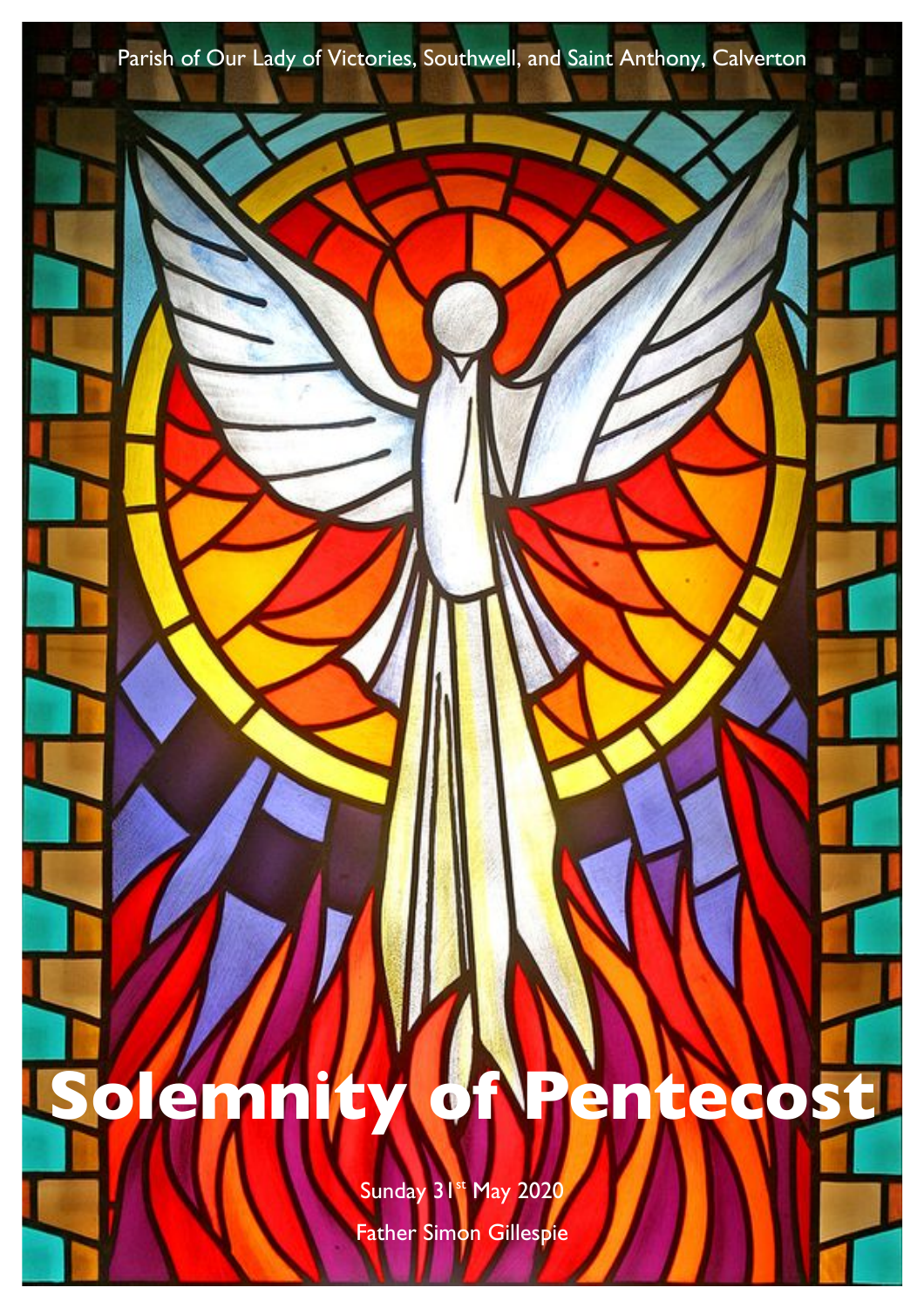Come down, O love divine, seek thou this soul of mine, and visit it with thine own ardour glowing; O comforter, draw near, within my heart appear, and kindle it, thy holy flame bestowing.

O let it freely burn, till earthly passions turn to dust and ashes in its heat consuming; and let thy glorious light shine ever on my sight, and clothe me round, the while my path illuming.

Let holy charity mine outward vesture be, and lowliness become mine inner clothing; true lowliness of heart, which takes the humbler part, and o'er its own shortcomings weeps with loathing.

And so the yearning strong, with which the soul will long, shall far outpass the power of human telling, for none can guess its grace, till he become the place wherein the Holy Spirit makes his dwelling. *Bianco da Siena (died 1434), translated Richard Frederick Littledale*

## Entrance Rites

In the name of the Father, and of the Son, and of the Holy Spirit. Amen.

The grace of our Lord Jesus Christ, and the love of God, and the communion of the Holy Spirit be with you all.

And with your spirit.

Brothers and sisters, let us acknowledge our sins, and so prepare ourselves to celebrate the sacred mysteries.

I confess to almighty God, and to you, my brothers and sisters, that I have greatly sinned, in my thoughts and in my words, in what I have done and in what I have failed to do, through my fault, through my fault, through my most grievous fault; therefore I ask blessed Mary ever-Virgin, all the Angels and Saints, and you, my brothers and sisters, to pray for me to the Lord our God.

May almighty God have mercy on us, for give us our sins, and bring us to everlasting life.

### Amen.





Spiritu, in glori-a Dei Pa - tris. A - men.

#### *At the end of the Collect:*

. . . who lives and reigns for ever and ever. Amen.

# Liturgy of the Word

*The first reading is taken from the Acts of the Apostles (2:1-11); They were all filled with the Holy Spirit and began to speak.*

The word of the Lord. Amen.

*The responsorial is taken from Psalm 103:*



#### Send forth your Spi-rit, O Lord, and re-new the face of the earth.

*The second reading is taken from the first letter of Saint Paul to the Corinthians (12:3-7.12-13): In the one Spirit we were all baptised.* The word of the Lord. Amen.

*The sequence:*

Holy Spirit, Lord of light, from the clear celestial height, thy pure beaming radiance give; come, thou Father of the poor, come with treasures which endure; come, thou Light of all that live!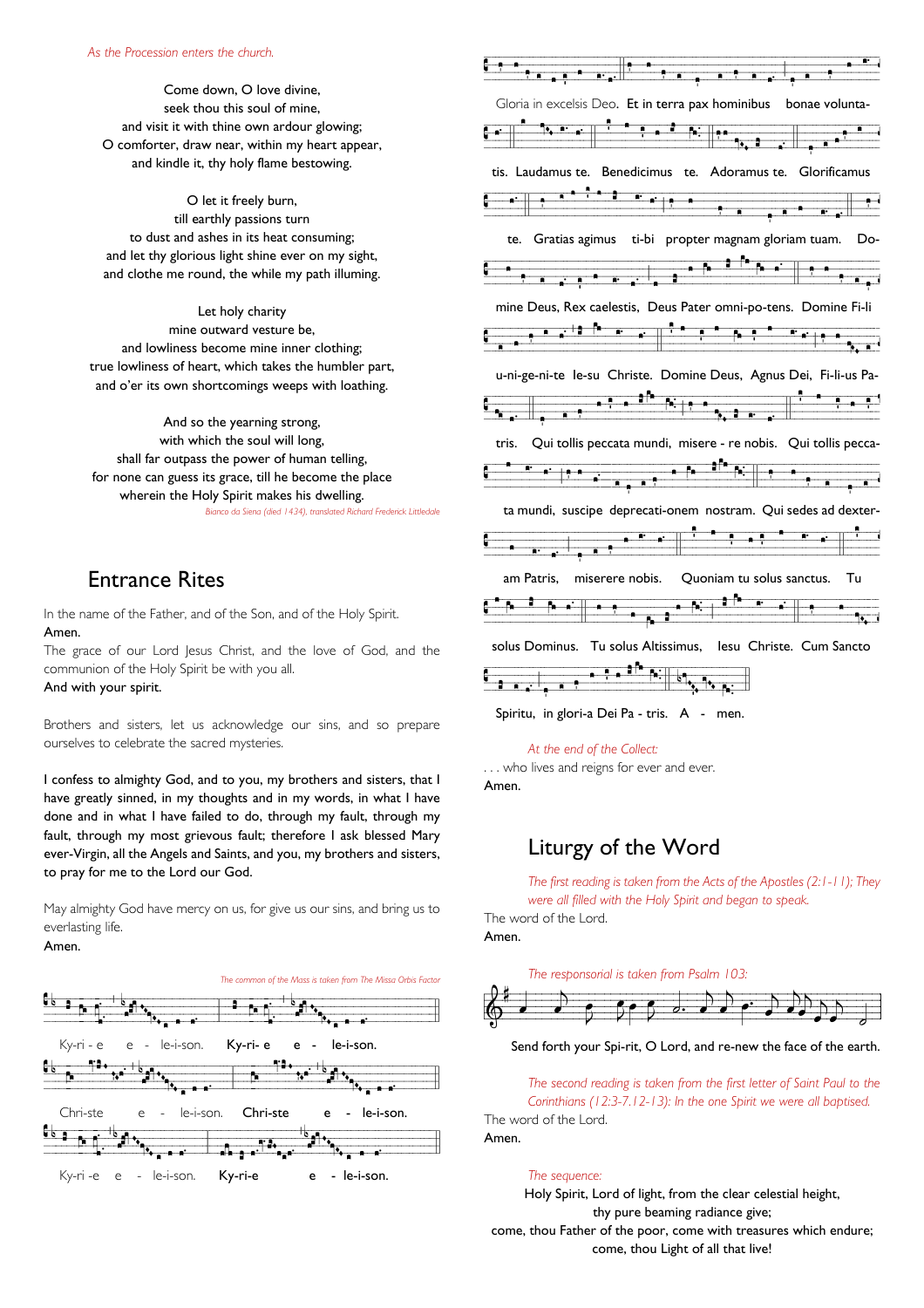Thou, of all consolers best, thou, the soul's delightsome guest, dost refreshing peace bestow: thou in toil art comfort sweet, pleasant coolness in the heat, solace in the midst of woe.

Light immortal, light divine, visit thou these hearts of thine, and our inmost being fill: if thou take thy grace away, nothing pure in us will stay; all his good is turned to ill.

Heal our wounds, our strength renew; on our dryness pour thy dew; wash the stains of guilt away: Bend the stubborn heart and will; melt the frozen, warm the chill; guide the steps that go astray.

Thou, on those who evermore thee confess and thee adore, in thy sevenfold gifts descend: Give them comfort when they die; give them life with thee on high; give them joys that never end.

*ascribed to Stephen Langton (died 1228) translated Edward Caswall (1814-78)* 

*The Gospel is taken from Saint John (20:19-23); As the Father sent me, so am I sending you: receive the Holy Spirit.*



Al-le-lu-ia, al-le-lu-ia, al-le-lu-ia!

Come, Holy Spirit, fill the hearts of your faithful and kindle in them the fire of your love.

The Lord be with you. And with your spirit. A reading from the holy Gospel according to John. Glory to you, O Lord.

#### *At the end of the Gospel:*

The Gospel of the Lord. Praise to you, Lord Jesus Christ.





Vvsvvvv!fvvbfvvvvvb#bßgvvvgvvvhb .vvv}vvfv#vDTvb Ì\$EvvbÜsvvbsvvdvv!fvv#bgvvbvvvHUvbvhb .vb[bvbhvvvvàhvvvhvvájv#bgvbvhvvfb , v[zö et homo factus est. Crucifixus etiam pro nobis sub Pontio Pilato <u>Üsvahvador kastsa para</u> valor mvallo para valor mvallo mvallo mvallo mvallo mvallo mvallo mvallo mvallo mvallo m<br>Porto mvallo mvallo mvallo mvallo mvallo mvallo mvallo mvallo mvallo mvallo mvallo mvallo mvallo mvallo mval passus et sepultus est. Et resurrexit tertia die secundum Scripturas. b <u>interventa alan manda abgoritana</u><br>I Et ascendit in cælum: sedet ad dexteram Patris. Et iterum venturus est Vvda mala mala mala va vida valo v de la series .vvda mala v hvori mala v de la series .vvda metal metal metal<br>De la series mala valo mala valo metal metal metal metal metal metal metal metal metal metal metal metal metal cum gloria, iudicare vivos et mortuos: cuius regni non erit finis. Et in Vvájvvvjvvbvãlvvvvvvhvvvvvhb .vvvvvvájvvvvjvbvvvhb .vvvv[bvsvvvv!fvb hbvàhvb vjvbvhb .vb{vvàhvvvv#bgvvàvvhvbvfb vvv#bgvbdv!fvgvzô Spiritum Sanctum, Dominum, et vivificantem: qui ex Patre Filioque Valònia <del>o palatina <sup>a p</sup>orto .</del><br>Paratina .v procedit. Qui cum Patre et Filio simul adoratur, et conglorificatur: <u>Contra de base in de byvatna bovatna</u> in de byvajvalo operation in de byvatna in dva operation in dvdvvojvojvojvoj<br>Urbe prestavlja in dva prestavlja moralne prestavlja in dva prestavlja in dva prestavlja in dva prestavlja qui locutus est per prophetas. Et unam sanctam, catholicam et Vvanaf b<sub>an</sub>a, a<sup>fti</sup> a<sup>n</sup> Bas<sup>i</sup>valova<br>Danaf vanaf apostolicam Ecclesiam. Confiteor unum baptisma in remissionem Van<sub>dbov</sub> a m<del>vodbovahvbov sb mvvodbovah</del>va<br>Povahva peccatorum. Et exspecto resurrectionem mortuorum et vitam venturi



*The Prayer of the Faithful:*

Lord, in your mercy. Hear our prayer.

#### *Our Lady's intercession is sought:*

Hail Mary, full of grace, the Lord is with thee; blessed art thou among women, and blessed is the fruit of thy womb, Jesus.

Holy Mary, Mother of God, pray for us sinners now, and at the hour of our death. Amen.

# Liturgy of the Eucharist

#### *As the altar is prepared:*

Holy Spirit, come, confirm us in the truth that Christ makes known; we have faith and understanding through your helping gifts alone. Holy Spirit, come, console us, come as Advocate to plead, loving Spirit from the Father, grant in Christ the help we need.

Holy Spirit, come, renew us, come yourself to make us live: Holy though your loving presence, Holy through the gifts you give. Holy Spirit, come, possess us, you the Love of Three in One, Holy Spirit of the Father, Holy Spirit of the Son. *Brian Foley (b. 1919)*

Pray brothers and sisters, that my sacrifice and yours may be acceptable to God, the almighty Father.

May the Lord accept the sacrifice at your hands, for the praise and glory of his name, for our good and the good of all his holy Church.